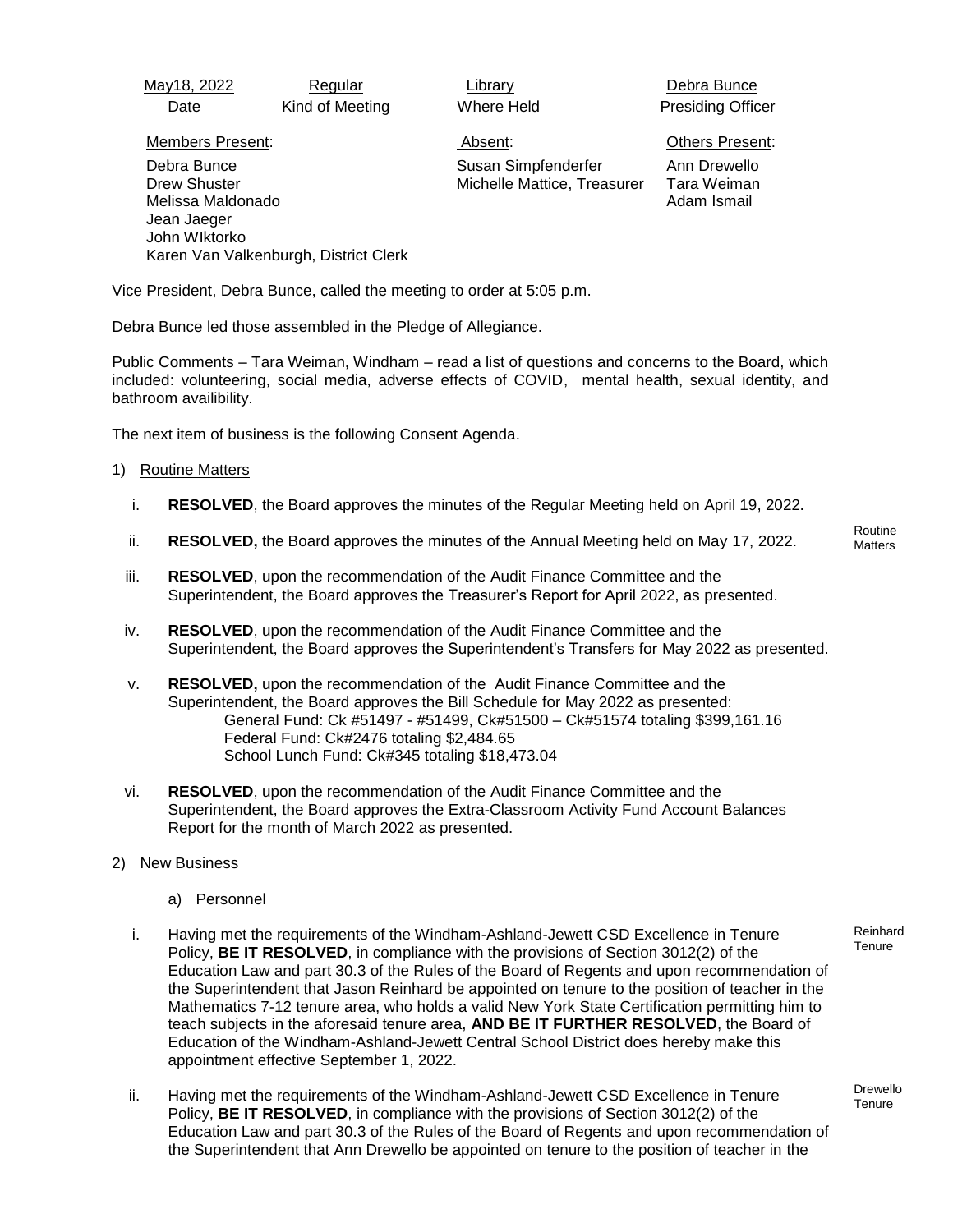Music K-12 tenure area, who holds a valid New York State Certification permitting her to teach subjects in the aforesaid tenure area, **AND BE IT FURTHER RESOLVED**, the Board of Education of the Windham-Ashland-Jewett Central School District does hereby make this appointment effective September 1, 2022.

- iii. **RESOLVED**, upon the recommendation of the Superintendent, pursuant to Section 3012 of Education Law, and in compliance with Part 30.3 of the Rules of the Board of Regents, the Board appoints Connie Berube to a three year probationary teaching position in the Elementary Education tenure area effective September 6, 2022 through September 5, 2025 and **BE IT FURTHER RESOLVED**, that Ms. Berube will be compensated per the current W-A-J Teachers Association Agreement, with a base salary of \$61,000, pending a Clearance of Appointment from the Commissioner of Education.
- iv. **RESOLVED**, upon the recommendation of the Superintendent, pursuant to Section 3012 of Education Law, and in compliance with Part 30.3 of the Rules of the Board of Regents, the Board appoints Chalya Pudlewski to a three year probationary teaching position in the English tenure area as a 7-12 English Teacher effective September 6, 2022 through September 5, 2025 and **BE IT FURTHER RESOLVED**, that Ms. Pudlewski will be compensated per the current W-A-J Teachers Association Agreement, with a base salary of \$61,000, pending a Clearance of Appointment from the Commissioner of Education.
- v. **RESOLVED**, upon the recommendation of the Superintendent, pursuant to Section 3012(2) of Education Law and in compliance with Part 30.3 of the Rules of the Board of Regents, the Board appoints Luke McGeeney to a one (1) year teaching position in the Social Studies 7-12 tenure area, effective September 6, 2022 through June 30, 2023 and **BE IT FURTHER RESOLVED**, that Mr. McGeeney be paid per the current W-A-J Teachers Association Agreement pending a Clearance of Appointment from the Commissioner of Education.
- vi. **RESOLVED,** upon the recommendation of the Superintendent, the Board appoints Donna Boyce as the Transportation Supervisor for a probationary period of six months effective July 18, 2022, pending Clearance from the Commissioner of Education. **AND BE IT FURTHER RESOLVED**, the Board accepts the Memorandum of Agreement between Donna Boyce, Transportation Supervisor and the Windham Ashland Jewett CSD dated May 18, 2022, as presented under separate cover.
- vii. **RESOLVED,** upon the recommendation of the Superintendent, the Board accepts the resignation of Joanne Krazit, Teacher Aid, effective May 30, 2022, which will be her last day of employment.
	- b) Other
- i. **RESOLVED**, upon the recommendation of the Superintendent, the Board approves the recommendation from the Committee on Special Education, Committee on Pre-School Special Education and the American with Disability Act, Section 504 for student #'s: 1492, 1573, 1714, 1770, 1801, 1864, 1871, 1878, 1879, 1903, 1913, 1915, 1917, 1927, 1936, 1946, 1948, 1992, 2032, 2042, 2074, 2109, 2114 and 2115
- ii. **RESOLVED,** upon the recommendation of the Superintendent, the Board approves modification to the 2021-2022 school calendar as presented under separate cover.
- iii. **RESOLVED**, upon the recommendation of the Superintendent, the Board approves the 2022- 2023 school calendar, as presented under separate cover.
- iv. **RESOLVED**, upon the recommendation of the Superintendent, the Board approves the Board of Education meeting calendar for the 2022-2023 school year, as presented under separate cover.
- v. **RESOLVED**, upon the recommendation of the Superintendent, the Board approves Applied Business Systems, Inc. for services to be provided for tax bill preparation from May 1, 2022 through April 30, 2023.

Berube **Elementary** 

Pudlewski English

**McGeeney** Social Studies 1 yr

Boyce **Transportati** on Super

Krazit Resignation

CSE/CPSE

2021/2022 Calendar Modification

2022/2023 Calendar

2022/2023 BOE Meeting Dates

Applied **Business** Systems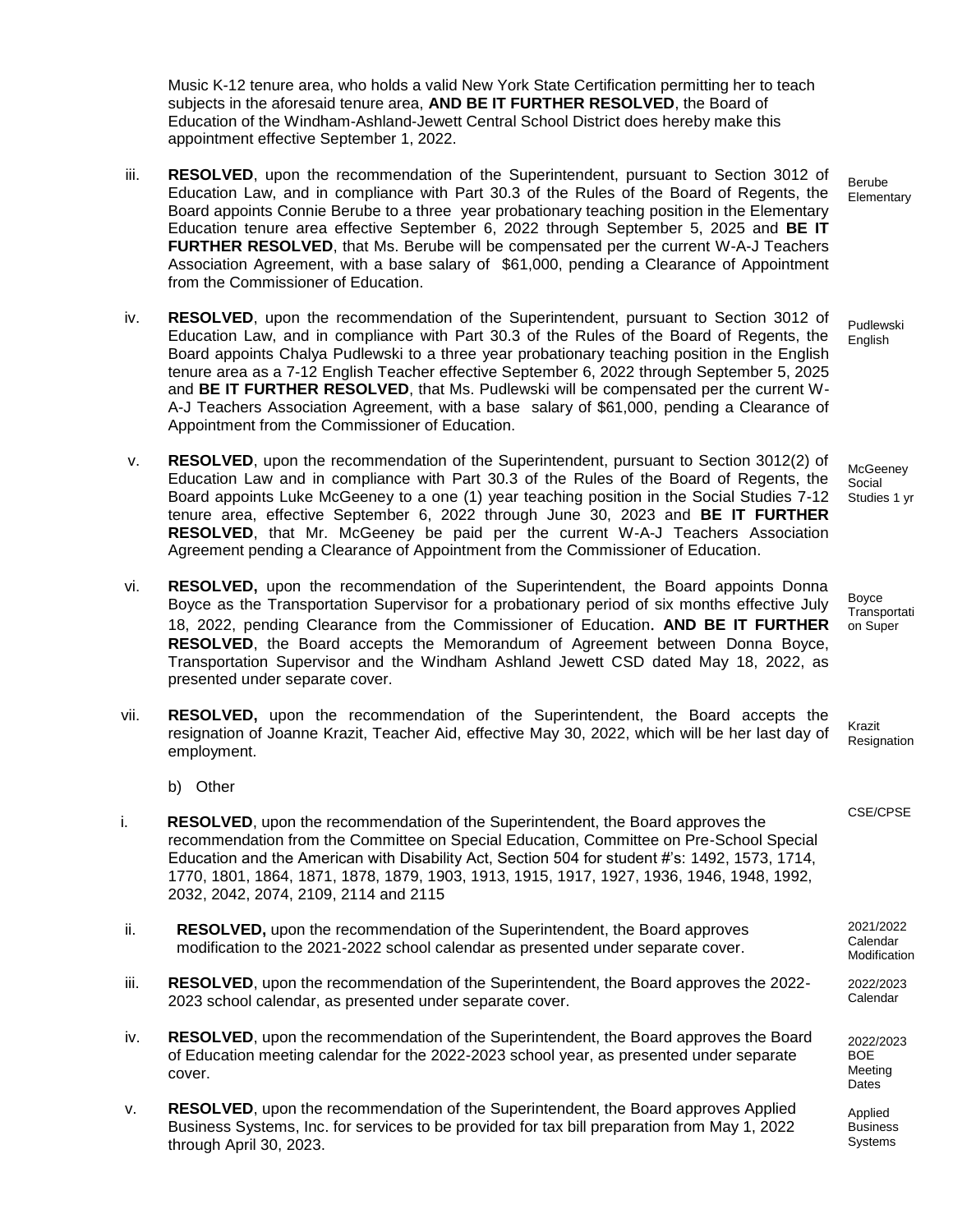The consent agenda Items 1i through 2bv, was approved on motion by Drew Shuster, second by Jean Jaeger. Yes: Melissa Maldonado, Jean Jaeger, Drew Shuster and Debra Bunce. Absent: Susan Simpfenderfer

Correspondence – None

Important Dates

Superintendent's Report – Mr. Wiktorko reported on a variety of topics, including: new Instructional Staff that has been hired, new Transportation Supervisor has been hired, Budget Vote recap, Capital Project, and the new Board of Education member elected, He also congratulated Ann Drewello who was in attendance on her achievement of Tenure.

Public Comment – Tara Weiman, Windham – spoke of the upcoming year end events and what public participation might be.

**RESOLVED**, that the Board go into Executive Session at 5:23 p.m. for the purpose of discussing collective bargaining and 7 individuals leading to the possible appointment of employment, promotion, discipline, suspension, dismissal or removal of these individuals, on motion by Drew Shuster, seconded by Jean Jaeger, and carried by those present.

The items discussed during the Executive Session will be made public as appropriate at future meetings of the Board of Education.

The Board reconvened into regular session at 8:08 pm on motion by Drew Shuster, second by Jean Jaeger, and carried by those present.

**RESOLVED**, upon the recommendation of the Superintendent, the Board approves the Memorandum of Agreement between Windham-Ashland-Jewett CSD and Catherine Aplin, Confidential Secretary for Student Services dated May 18, 2022, as presented under separate cover on motion by Drew Shuster, second by Jean Jaeger and carried by those present.

**RESOLVED**, upon the recommendation of the Superintendent, the Board approves the Memorandum of Agreement between Windham-Ashland-Jewett CSD and Gabrielle Gonzalez, School Nurse dated May 18, 2022, as presented under separate cover on motion by Drew Shuster, seconded by Jean Jaeger and carried by those present.

**RESOLVED**, upon the recommendation of the Superintendent, the Board approves the Memorandum of Agreement between Windham-Ashland-Jewett CSD and Amy Lloyd, Confidential Assistant to the Treasurer dated May 18, 2022, as presented under separate cover on motion by Drew Shuster, seconded by Jean Jaeger and carried by those present.

**RESOLVED**, upon the recommendation of the Superintendent, the Board approves the Memorandum of Agreement between Windham-Ashland-Jewett CSD and John Mattice, Director of Building and Grounds dated May 18, 2022, as presented under separate cover on motion by Drew Shuster, seconded by Jean Jaeger and carried by those present.

**Superintend** ent Report

Public Comment

Executive Session

Aplin MOA

Gonzalez MOA

Lloyd MOA

Mattice, J. **MOA** 

Consent

Important Dates